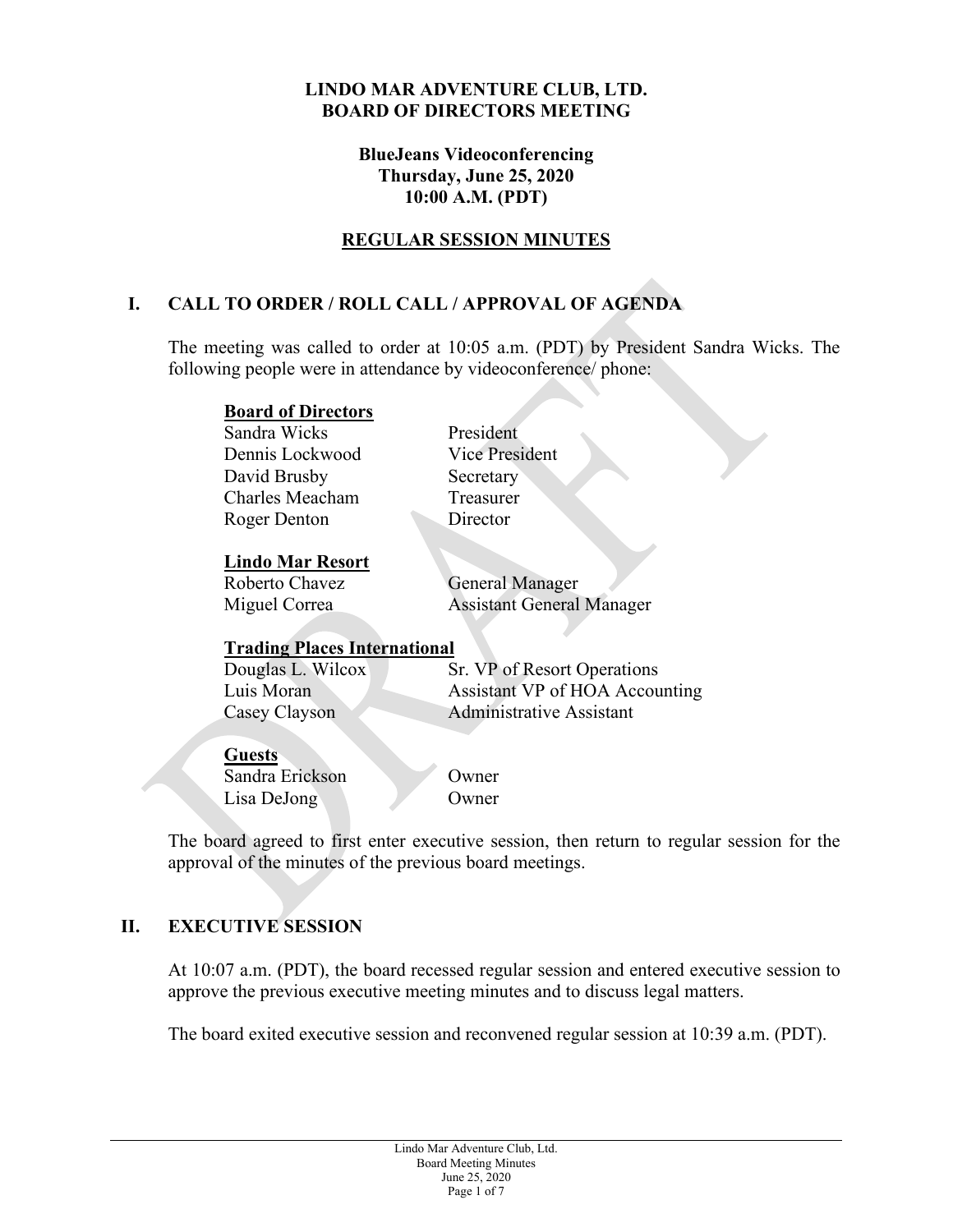## **III. MINUTES OF PREVIOUS BOARD MEETING**

#### **A. February 18, 2020 Meeting Minutes**

Roger Denton motioned, and Dennis Lockwood seconded the motion to approve the board minutes of the February 18, 2020 meeting with the following changes: under V.B. update "hanging bards" to "hanging bars;" under V.D. update "at a cost of \$5,600 a year" to "at a cost of \$5,600 a month." The motion passed unanimously.

#### **B. March 19, 2020 Meeting Minutes**

Dennis Lockwood motioned, and David Brusby seconded the motion to approve the minutes of the March 19, 2020 board meeting with the following changes under IV.A.: update item #4 with the addition of "to create a breakfast bar;" update item #8 with the addition of "and dimmer switches should be added;" update the motion from "install standard blinds that can open and" to "install standard blinds wall mounted above window." The motion passed unanimously.

#### **C. April 27, 2020 Meeting Minutes**

Charles Meacham motioned, and Roger Denton seconded the motion to approve the minutes of the April 27, 2020 board meeting with the following change: correction to Beccera's name under II.D. The motion passed unanimously.

#### **D. May 7, 2020 Meeting Minutes**

Roger Denton motioned, and David Brusby seconded the motion to approve the minutes of the May 7, 2020 meeting with the following change: under II.D. remove the words "back up" from the end of the last action item. The motion passed unanimously.

The board directed Douglas L. Wilcox to send them a copy of what was distributed to the membership who has lost their weeks. The board also requested to be included on all eblasts being sent to the membership, even if they are only going to a select group (Action Item).

## **IV. REPORTS**

## **A. Financial**

#### **1. Monthly Financial Review**

Luis Moran presented the financial statements for the resort as of May 31, 20120. He reported that for the five-month period ended May 31, 2020, the Association was operating with a surplus in the amount of \$43,604 and an unfavorable variance to the budget in the amount of \$38,137. Restaurant sales were the biggest unfavorable variance to the budget.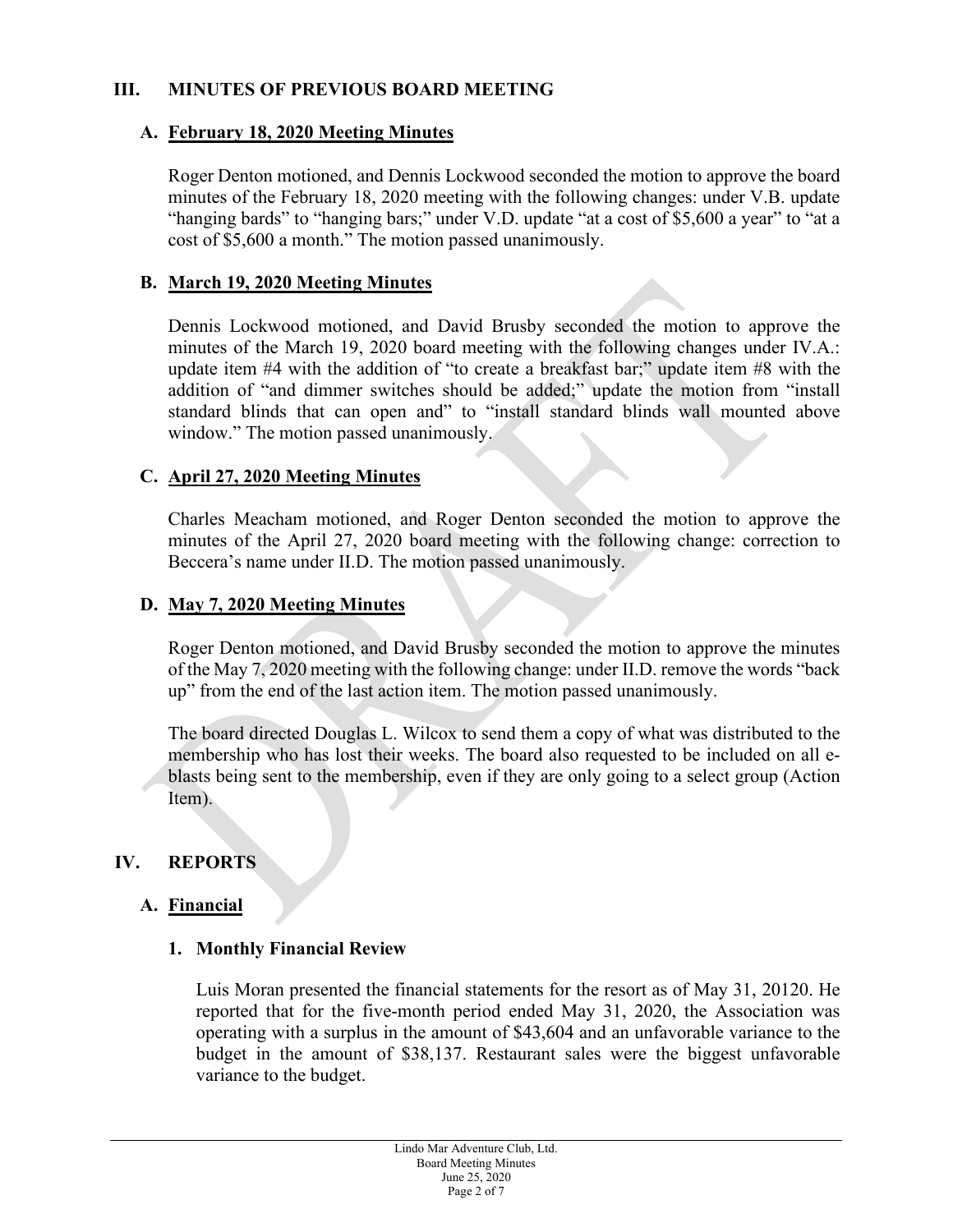Roberto Chavez explained that the cost of property taxes increased dramatically over what was budgeted, because the government reassessed the property.

Charles Meacham further explained the financial impact of the closure of the resort and restaurant due to the pandemic.

Mr. Chavez reported that the restaurant reopened on June  $6<sup>th</sup>$  and many patrons have returned. From June  $6<sup>th</sup>$  to June 24<sup>th</sup>, the restaurant grossed \$12,010 USD in income.

Charles Meacham motioned, and Dennis Lockwood seconded the motion to accept the financial statements as of May 31, 2020 for filing. The motion carried unanimously.

## **2. Delinquencies**

The delinquency rate as of May 2020 was 8.94% which was a 2.63% increase over the same month last year.

## **B. Management**

Roberto Chavez provided the board with an update of outstanding projects at Lindo Mar.

Mr. Chavez reported that he located a shop that sold sealant for the granite countertops that were installed in the phase 1 units and he purchased two liters of the sealant. He explained that granite countertops should be sealed yearly or every other year to prevent stains and to keep them looking clean. The countertops will be re-sealed soon.

Mr. Chavez recommended purchasing new, upgraded locks for the rooms and purchasing new Corian table tops for the balcony tables. Mr. Chavez explained that the current tops deteriorate quickly and Corian, may be more expensive, but it will be more durable.

Mr. Chavez also recommended purchasing ionizers to clean and sanitize rooms. Ionizers would be left in the rooms once a maid had finished cleaning to sanitize it.

The board reviewed and discussed ionizers and determined that more research would need to be conducted, before any purchase would be made. The board agreed that a subcommittee and management would look into their effectiveness and the best place to acquire them (Action Item).

# **1. Javier Quezada**

Roberto Chavez reported that year-to-date, Javier Quezada has conducted sales in the amount of \$23,500 USD.

# **C. Comment Card Review (RCI, II, TPI, TripAdvisor & Yelp)**

The board reviewed and discussed the RCI, II, TPI, and TripAdvisor comments. Roger Denton reported on the yelp reviews that La Playita restaurant had received.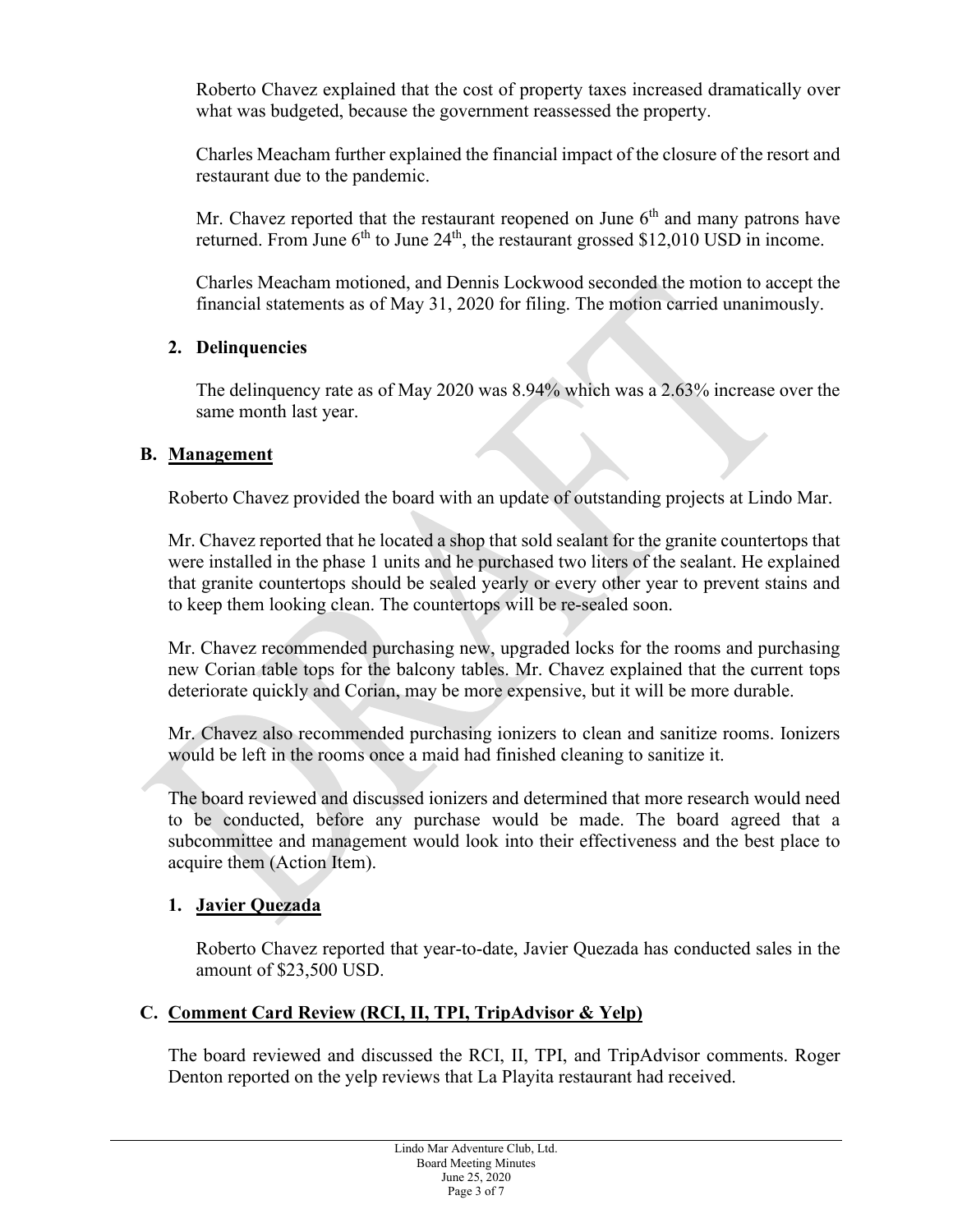## **D. Occupancy**

The board reviewed and discussed the occupancy report.

## **V. UNFINISHED BUSINESS**

## **A. Federal Zone Update**

Roberto Chavez reported that he was still awaiting information from the government for the resolution. Their offices are closed until August 1, 2020 due to the pandemic.

## **B. Refurbishing Project 2020**

Roberto Chavez reported that they are ahead on the 2020 refurbishing project. The roof on 901 has been torn down and the crew was working on replacing the wood beams. Once the beams have been replaced, the tiles would be added back. The roof on 902 will be completed once the roof on 901 is finished.

## **C. Restaurant Remodeling Items**

## **1. New Bar Design**

The board deferred discussion of this topic for the October board meeting.

## **2. Roof Tile Replacement**

Roberto Chavez recommended that the restaurant roof should be leveled which would help with the rain.

## **3. New Awnings**

Mr. Chavez recommended purchasing awnings for the restaurant to protect guests eating by the railing from the sun and rain.

The topic will be re-addressed at the October board meeting (Action Item).

## **4. Floor Replacement**

Roberto Chavez reported that there were several options for redoing the restaurant floor. He said that one option would be to level the restaurant floor to make it more even. It would be expensive to demolish the elevated part of the floor. Another option, would be to raise up the lower levels to the height of the rest of restaurant. It would be cheaper to fill in and build the floor up because it would not require demolition. If the floor is raised up, the roof would also need to get raised.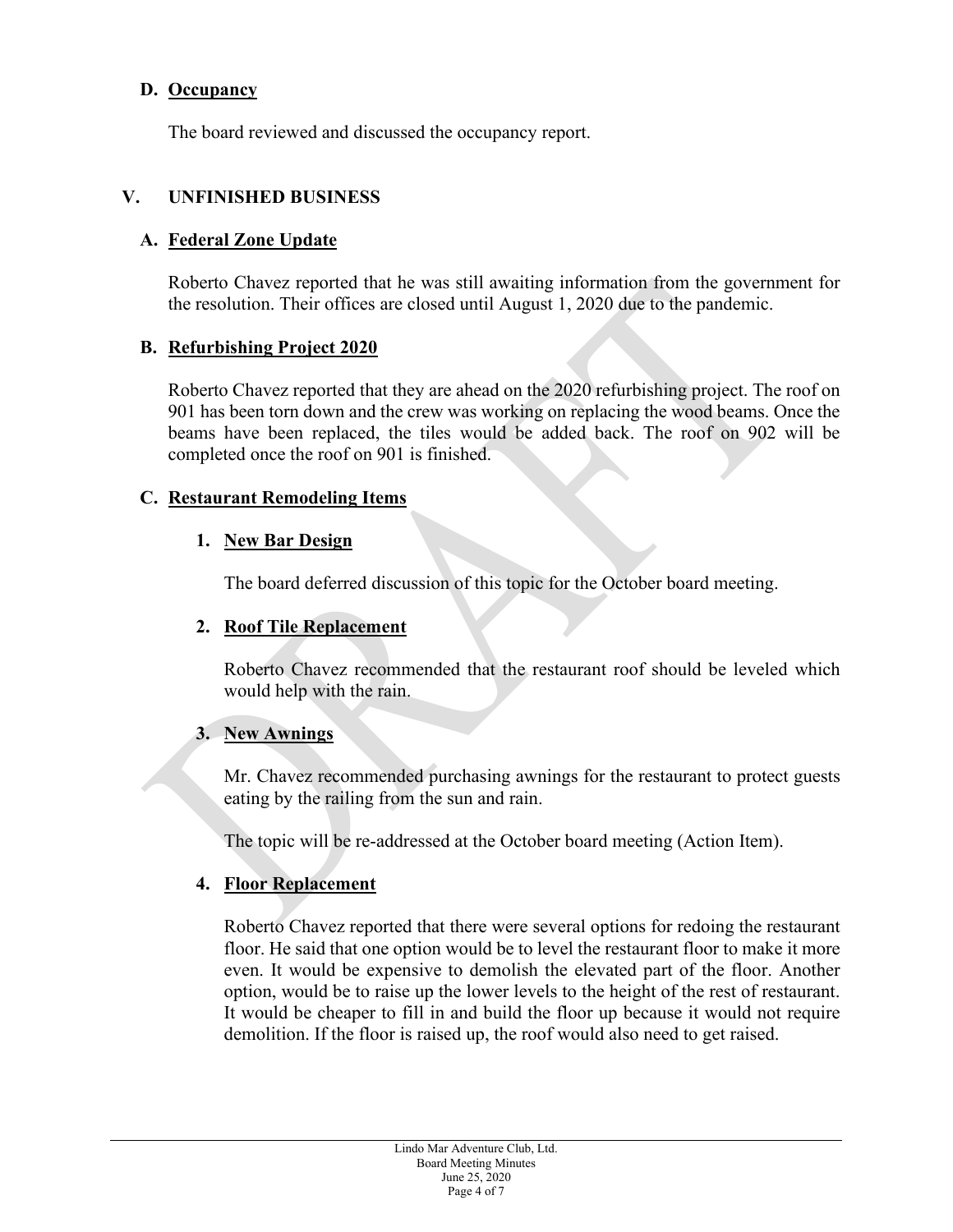## **D. Lounge Chairs**

Roberto Chavez reported that the sample chair that he requested from the company arrived and was at the wrong height, so he sent it back to them. Due to the pandemic, the lounge chair company has been closed and plan to reopen on July  $1<sup>st</sup>$ . Mr. Chavez reported that he needs the chairs at the proper height and size requested. The lounge chairs cost \$240 each.

Charles Meacham motioned, and Roger Denton seconded the motion to authorize up to \$6,000 plus IVA tax for the replacement lounge chairs. The new lounge chairs must be higher off the ground than the current chairs and should be purchased prior to high season. The motion passed unanimously.

## **VI. NEW BUSINESS**

## **A. COVID-19 Update**

Roberto Chavez presented a chart with all of the costs associated with opening the resort back up with the new regulations to prevent the spread of the COVID-19 pandemic. All of the items listed were required for new hygiene and sanitization protocols. He reported that a wash station has been installed by the entrance with an automatic soap dispenser, and paper napkins for guest use. He also reported that security completes body temperature checks for staff, the front desk employees check guest temperatures, and the restaurant staff check the temperature of restaurant guests.

Management was directed to create an agreement for members in guests checking-in to the resort to sign, that would require a member or guest to quarantine in their room for the durations of their stay if the exhibit symptoms of COVID-19 (Action Item).

## **B. Spa Expansion**

This topic was deferred to the October board meeting.

## **C. Lindo Mar Facilities**

The board reviewed and discussed the usage of the facilities at Lindo Mar.

Roger Denton agreed to chair a committee along with Roberto Chavez, David Brusby, and Dennis Lockwood to further review use of Lindo Mar facilities.

## **D. Hot Tub/Jacuzzi Repair or Replacement**

Roberto Chavez reported on the cost to replace the Jacuzzis.

Roger Denton motioned, and Dennis Lockwood seconded the motion to complete the replacement of the Jacuzzis to be completed before the October board meeting at a cost of \$27,519.55 USD with a 10% contingency. The motion passed unanimously.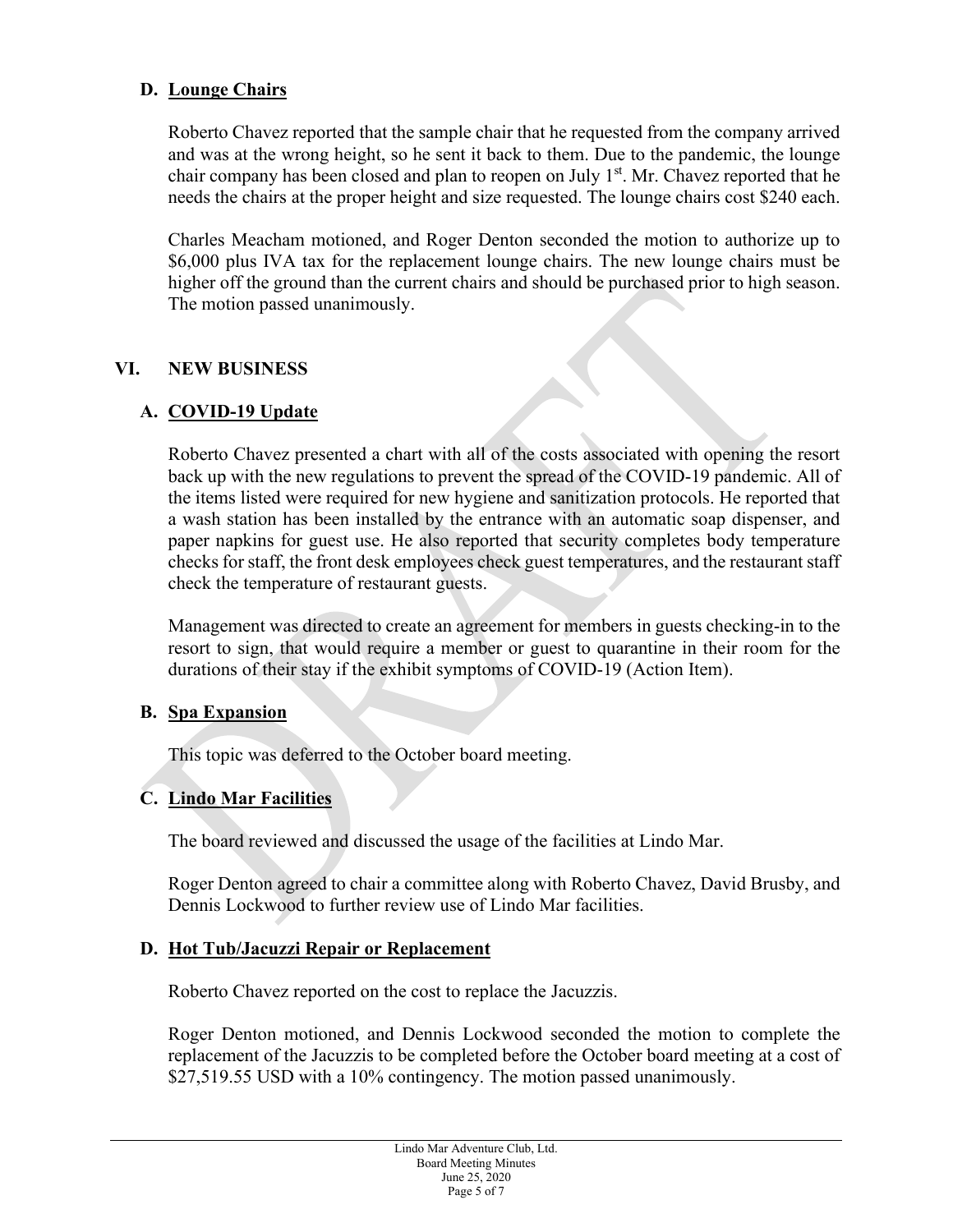## **E. Cancellation of Memberships**

Douglas L. Wilcox informed that board that TPI management will send out notices to those who should be cancelled and if they do not pay, they will be cancelled by the end of July (Action Item).

#### **VII. OTHER BUSINESS**

#### **A. Owner Forum / Owner Correspondence**

The board reviewed and discussed the owner correspondence regarding payment/installment plans for maintenance fees. It was confirmed that a copy of the ABC policy can be found under the Owners Corner, Important Documents, Financial Info.

#### **B. Review of Previous Action Items**

The board reviewed the action items and discussed the progress of each of them. Quotes for adding security cameras around the resort will be included in the next board packet.

## **VIII. NEW BUSINESS CONTINUED**

#### **A. 2020 Election Results**

The board reviewed the election results and acknowledged that Charles Meacham and Sandra Erickson had been elected to the board of directors to serve a two-year term. The election results were as follows:

| Lisa De Jong          | 453 | Write-Ins     |  |
|-----------------------|-----|---------------|--|
| Sandra Clark Erickson | 549 | Laura Raltson |  |
| Charles Meacham       | 706 | Steve Raltson |  |
| Will Stewart          |     |               |  |

The board thanked all that had participated and shown an interest in serving on the board. The board welcomed Sandra Erickson to the board and congratulated her.

Each member of the board expressed their gratitude to Sandra Wicks for her many years of service and thanked her for her many hours of sacrificed time on behalf of the Association. She was presented with a thank you gift, a beautiful clock with her name engraved on it.

## **IX. ADJOURNMENT**

The meeting adjourned at 1:36 p.m. (PDT).